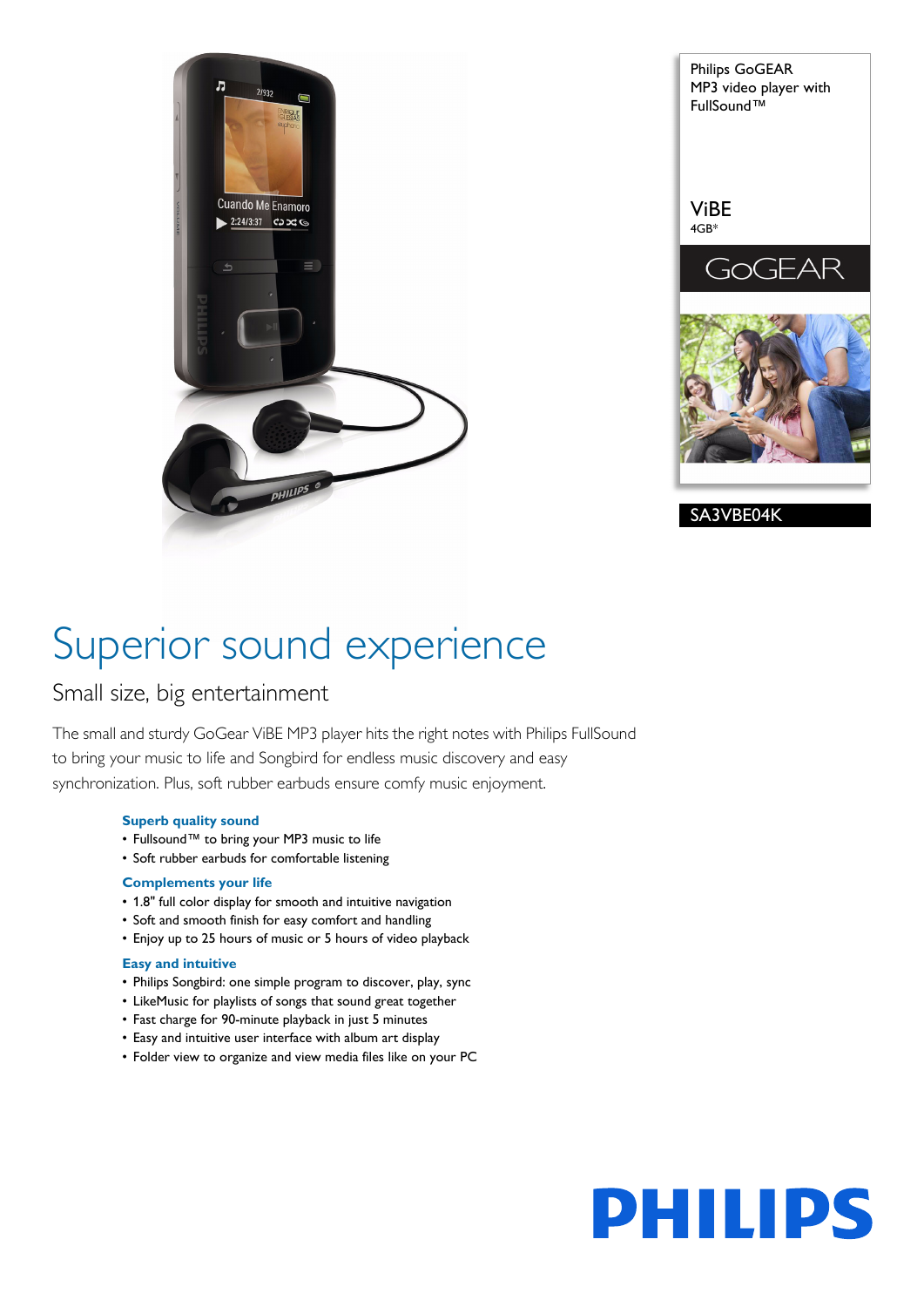### **Highlights**

#### **FullSound™**



Philips' innovative FullSound technology faithfully restores sonic details to compressed MP3 music, dramatically enriching and enhancing it, so you can experience CD music without any distortion. Based on an audio post-processing algorithm, FullSound combines Philips' renowned expertise in music reproduction with the power of the latest generation Digital Signal Processor (DSP). The result is fuller bass with more depth and impact, boosted voice and instrument clarity, and rich detail. Rediscover your compressed MP3 music in true-to-life sound that will touch your soul and move your feet.

#### **Soft rubber earbuds**

Soft rubber earbuds let you enjoy your music in comfort. A soft rubber cap encapsulates each earbud, and gently adjusts to the shape and size of your ear. It provides a soft cushion that makes listening through painful headphones a thing of the past.

#### **4.6 cm/1.8" full color display**

4.6 cm (1.8") full color screen allows you to navigate easily within the control menu or the music files of your GoGear player.

#### **Soft and smooth finish**

Soft and smooth finish for easy comfort and handling

#### **25-hour music or 5-hour video**



Philips offers you boundless entertainment. Your GoGEAR player comes with a compact built-in rechargeable battery for long-lasting power. Enjoy up to 25 hours of music, or 5 hours of video playback on a single charge. Just plug the power cable in to recharge the player – it's that simple.

#### **Philips Songbird**



One simple, easy-to-use program that comes with your GoGear player, Philips Songbird lets you discover and play all your media, and sync it seamlessly with your Philips GoGear. Its intuitive and powerful music management features let you discover new artists and music styles directly in the program through music and media stores, services and websites. Play your own library and media from the internet and seamlessly sync all of it from your PC to your Philips GoGear.

#### **LikeMusic**



LikeMusic lets you experience more of the music that you like most – with just a click! No need to sort through your music library or wait for serendipity to strike. LikeMusic is a Philips patented algorithm that analyzes songs in your library to identify similar music characteristics. These characteristics help LikeMusic create smart playlists of songs that simply sound great together. Just click on a song that you like and hit the LikeMusic icon – a playlist will instantly appear. Give it a name and enjoy your new playlist – or rediscover songs – on your PC or your GoGear player.

#### **Fast charging**



Sometimes, you just need your GoGear player to take you from home to office and back again or for a short run – but you forgot to charge it last night. Say goodbye to frustration and boring, silent journeys with Fast Charge. Philips' smart and convenient solution lets you plug your GoGear to your PC or USB charger for just 5 minutes and in return, you get a whopping 90 minutes of audio playback! Fast Charge works by relying on much higher current levels to give your lithium-ion battery the power it needs to tide you over in a jiffy … and keep the music going.